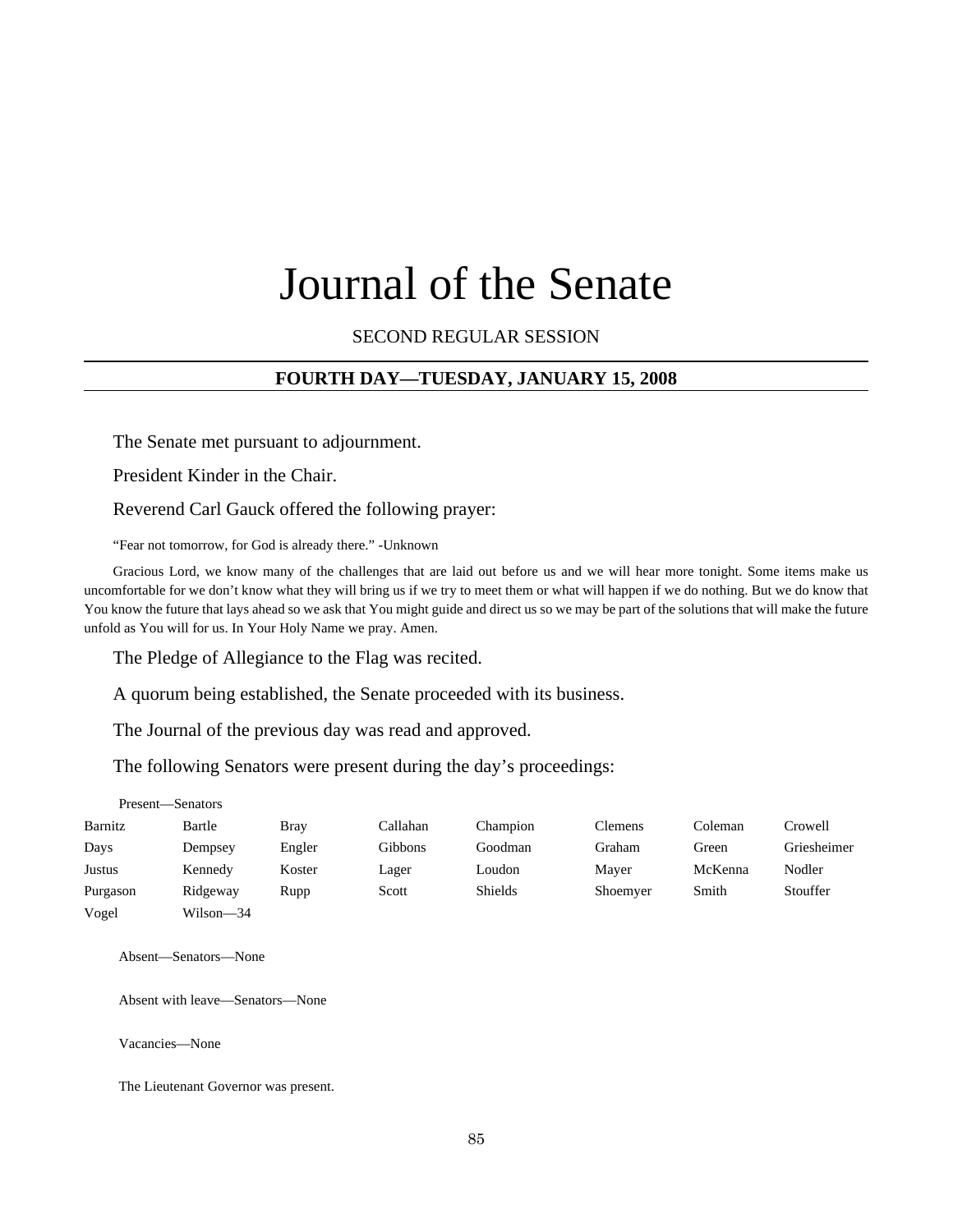## **RESOLUTIONS**

Senator Crowell offered Senate Resolution No. 1511, regarding Roy's Tire and Auto, Jackson, which was adopted.

Senator Crowell offered Senate Resolution No. 1512, regarding Ceramo Company, Incorporated, Jackson, which was adopted.

Senator Crowell offered Senate Resolution No. 1513, regarding Kasten Masonry Sales, Incorporated, Jackson, which was adopted.

Senator Justus offered Senate Resolution No. 1514, regarding the death of Cathleen Connealy, Kansas City, which was adopted.

## **INTRODUCTION OF BILLS**

The following Bills and Joint Resolution were read the 1st time and ordered printed:

**SB 941**–By Clemens.

An Act to repeal section 570.030, RSMo, and to enact in lieu thereof one new section relating to stealing livestock, with penalty provisions.

**SB 942**–By Clemens.

An Act to repeal sections 340.337, 340.341, 340.375, 340.381, 340.384, 340.387, 340.390, 340.393, and 340.396, RSMo, and to enact in lieu thereof nine new sections relating to large animal veterinary students, with an expiration date for certain sections.

**SB 943**–By Clemens.

An Act to repeal sections 89.080, 89.090, and 305.410, RSMo, and to enact in lieu thereof three new sections relating to airport zoning.

**SB 944**–By Engler, Rupp, Clemens and Scott.

An Act to repeal section 108.250, RSMo, and to enact in lieu thereof one new section relating to state auditor compensation for bond registration.

**SB 945**–By Green.

An Act to amend chapter 393, RSMo, by adding thereto one new section relating to annual reports of water corporations.

**SB 946**–By Dempsey and McKenna.

An Act to amend chapter 196, RSMo, by adding thereto one new section relating to the use of moneys from certain payments received from the master settlement agreement.

**SB 947**–By Kennedy.

An Act to repeal sections 144.805 and 305.230, RSMo, and to enact in lieu thereof two new sections relating to the state aviation trust fund, with an expiration date.

**SB 948**–By Justus, Smith and Bray.

An Act to amend chapter 338, RSMo, by adding thereto one new section relating to the duty of a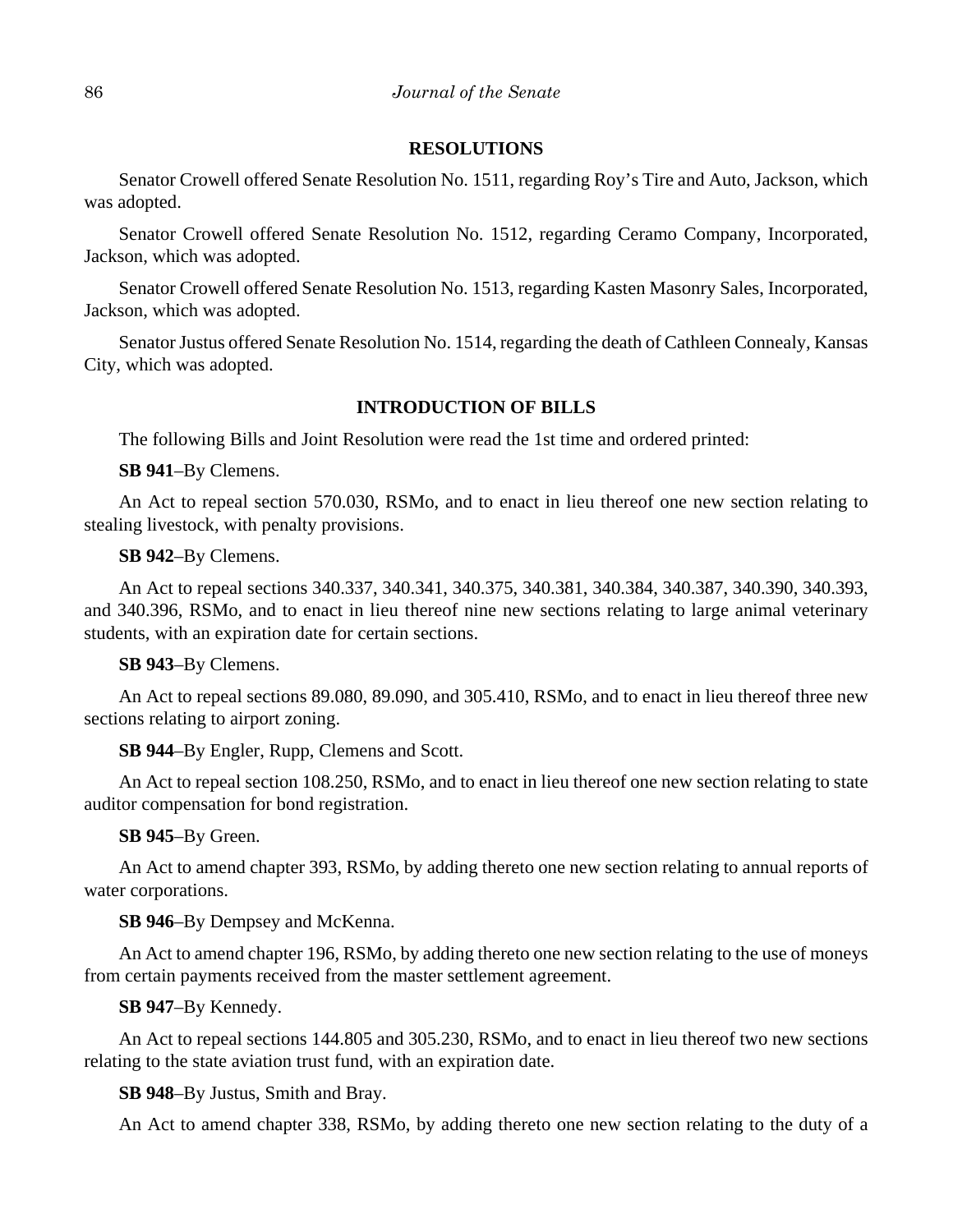pharmacy to fill prescriptions.

**SB 949**–By Scott.

An Act to repeal section 135.903, RSMo, and to enact in lieu thereof one new section relating to rural empowerment zone criteria.

**SB 950**–By Scott.

An Act to repeal sections 144.011, 700.010, 700.045, 700.056, 700.065, 700.070, 700.090, 700.100, 700.115, 700.450, 700.455, 700.470, 700.525, and 700.650, RSMo, and to enact in lieu thereof fifteen new sections relating to manufactured housing, with penalty provisions.

**SB 951**–By Scott.

An Act to repeal sections 44.100, 361.240, and 362.048, RSMo, and to enact in lieu thereof three new sections relating to emergency response within financial institutions.

**SB 952**–By Scott.

An Act to repeal sections 326.256, 326.283, 326.289, and 326.292, RSMo, and to enact in lieu thereof four new sections relating to certified public accountants, with penalty provisions.

**SB 953**–By Scott.

An Act to repeal section 610.021, RSMo, and to enact in lieu thereof one new section relating to authorization to close certain records.

**SB 954**–By Scott.

An Act to repeal sections 116.010 and 116.080, RSMo, and to enact in lieu thereof three new sections relating to initiative and referendum petition circulators, with penalty provisions.

## **SB 955**–By Shields.

An Act to repeal section 301.140, RSMo, and to enact in lieu thereof one new section relating to refund of motor vehicle registration fees.

**SJR 42**–By Griesheimer.

Joint Resolution submitting to the qualified voters of Missouri, an amendment repealing sections 40 and 42 of article III of the Constitution of Missouri, and adopting two new sections in lieu thereof relating to laws regulating political subdivisions.

## **RESOLUTIONS**

Senator Coleman offered the following resolution:

SENATE RESOLUTION NO. 1515

#### NOTICE OF PROPOSED RULE CHANGE

Notice is hereby given by the Senator from the Fifth District of the one day notice required by rule of intent to put a motion to adopt the following rule change:

BE IT RESOLVED by the Senate of the Ninety-fourth General Assembly, Second Regular Session, that Senate Rule 84 be amended to read as follows:

"Rule 84. The previous question shall be in this form: "Shall the main question be now put?". It shall only be admitted on written demand of five senators, and sustained by a vote of **[**a majority**] two-thirds** of the senators elected, and in effect shall be put without debate, and bring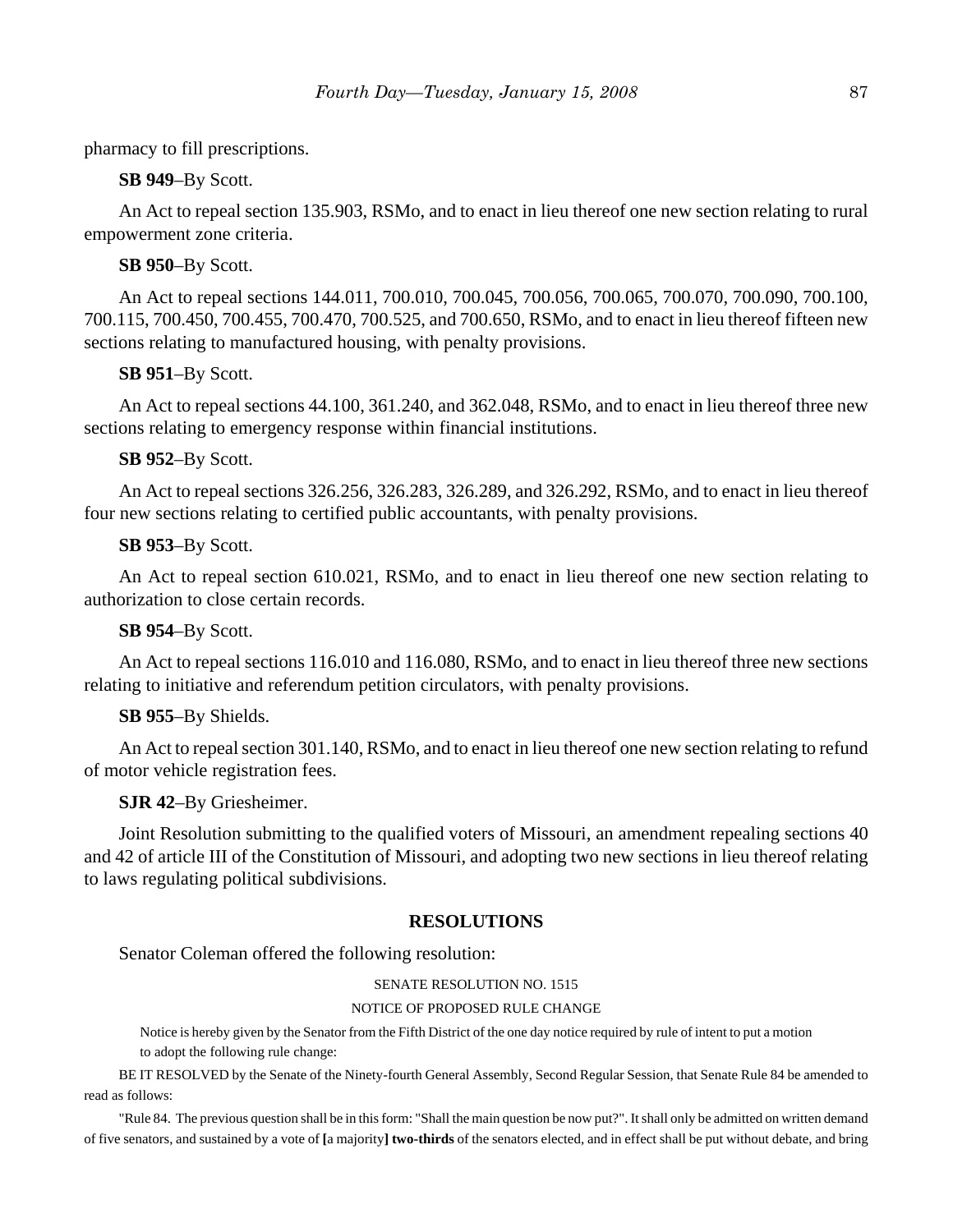the senate to direct vote upon a motion to commit, if such motion shall have been made; and if this motion does not prevail, then upon amendments, and then upon the main question. On demand for the previous question, a call of the senate shall be in order, but after **[**a majority**] two-thirds** of the senators elected have sustained such a motion, no call shall be in order prior to the decision on the main question.

Senator Crowell, joined by the entire membership, offered the following resolution, which was read:

#### SENATE RESOLUTION NO. 1516

Whereas, the members of the Missouri Senate are deeply saddened by the recent news of the passing of Mary Kinder, a life-long resident of Cape Girardeau, Missouri; and

Whereas, Mary Kinder was born on June 17, 1926, in Benton, Missouri, at the family home on what was then known as Hunter Hill, the youngest of five children born to William Joseph and Ida May Wise Hunter; and

Whereas, in 1943 Mary Kinder graduated from Cape Central High School at the age of sixteen and proceeded on to Christian College in Columbia, Missouri, for a two-year degree, and from there she went on to the University of Maryland, where she was a member of Kappa Kappa Gamma sorority and earned a bachelor of arts degree in 1947; and

Whereas, a highlight of these years was a double date she shared with Margaret Truman: arriving at the White House to join Miss Truman before meeting the young soldiers who were their dates for the evening, Truman said her father wanted to meet young Miss Hunter, and in due course the elevator doors opened and out stepped a smiling, immaculately dressed president of the United States for a brief but friendly chat; and

Whereas, after graduating, Miss Hunter returned to Cape Girardeau and took a job working for Dean Forrest Rose on the campus at Southeast, and in early 1948, she met Dr. James A. Kinder Jr., a local pediatrician newly practicing in the area, and, like her, a fifth-generation Southeast Missourian, and they were married at her family home on North Park Avenue on October 30, 1948; and

Whereas, Mary Kinder nurtured a lifelong passion for the study, performance, and encouragement of music, and when a student she played the cello in the orchestra and mastered the piano, which gave her lifelong pleasure, but it was as a soprano that she is probably best known in the region, as she achieved a measure of local fame in her fifty years of singing duets with her dear friend, the late Millie Limbaugh; and

Whereas, other civic endeavors included membership in the Nancy Hunter Chapter of the Daughters of the American Revolution and the GF Chapter of the PEO sisterhood, as well as service on the board of the Trust for Preservation of the Missouri Governor's Mansion, and in 1987 Mary Kinder joined with her friend, the late Frances Blankenship, as founding co-chairwomen of the first annual Cape Girardeau Cancer Gala; and

Whereas, Mary Kinder was an active member of the Cape Girardeau County Medical Auxiliary (now Alliance) during the fifty-two years of her husband's practice, tirelessly supporting him in his wide-ranging professional endeavors, and this support included hosting promising young physicians on countless occasions, in a frequently successful effort to recruit new specialties to Cape's small but growing medical community; and

Whereas, Mary and James Kinder were the devoted parents to four sons: James A. Kinder III and his wife, Rosie, of Cairo, Illinois; Frank M. Kinder and his wife, Lori Ann, of Cape Girardeau; Peter D. Kinder of Cape Girardeau; and USAF Reserve Major Dr. Mark H. Kinder and his wife, Barbara, of Cape Girardeau; and the loving grandparents of nine children:

Now, Therefore, Be It Resolved that we, the members of the Missouri Senate, Ninety-fourth General Assembly, extend our most sincere condolences on this sad occasion; and

Be It Further Resolved that the Secretary of the Senate be instructed to prepare a properly inscribed copy of this resolution for the family of Mary Kinder, as a measure of our esteem.

Senator Rupp offered Senate Resolution No. 1517, regarding the Fifty-fifth Wedding Anniversary of Mr. and Mrs. Richard Hawkins, O'Fallon, which was adopted.

Senator Rupp offered Senate Resolution No. 1518, regarding the Sixtieth Wedding Anniversary of Mr. and Mrs. Salvador Sperandeo, Dardenne Prairie, which was adopted.

Senator Rupp offered Senate Resolution No. 1519, regarding the Fiftieth Wedding Anniversary of Mr. and Mrs. Bill Ruwwe, Dardenne Prairie, which was adopted.

Senator Shields offered Senate Resolution No. 1520, regarding the One Hundred Tenth Anniversary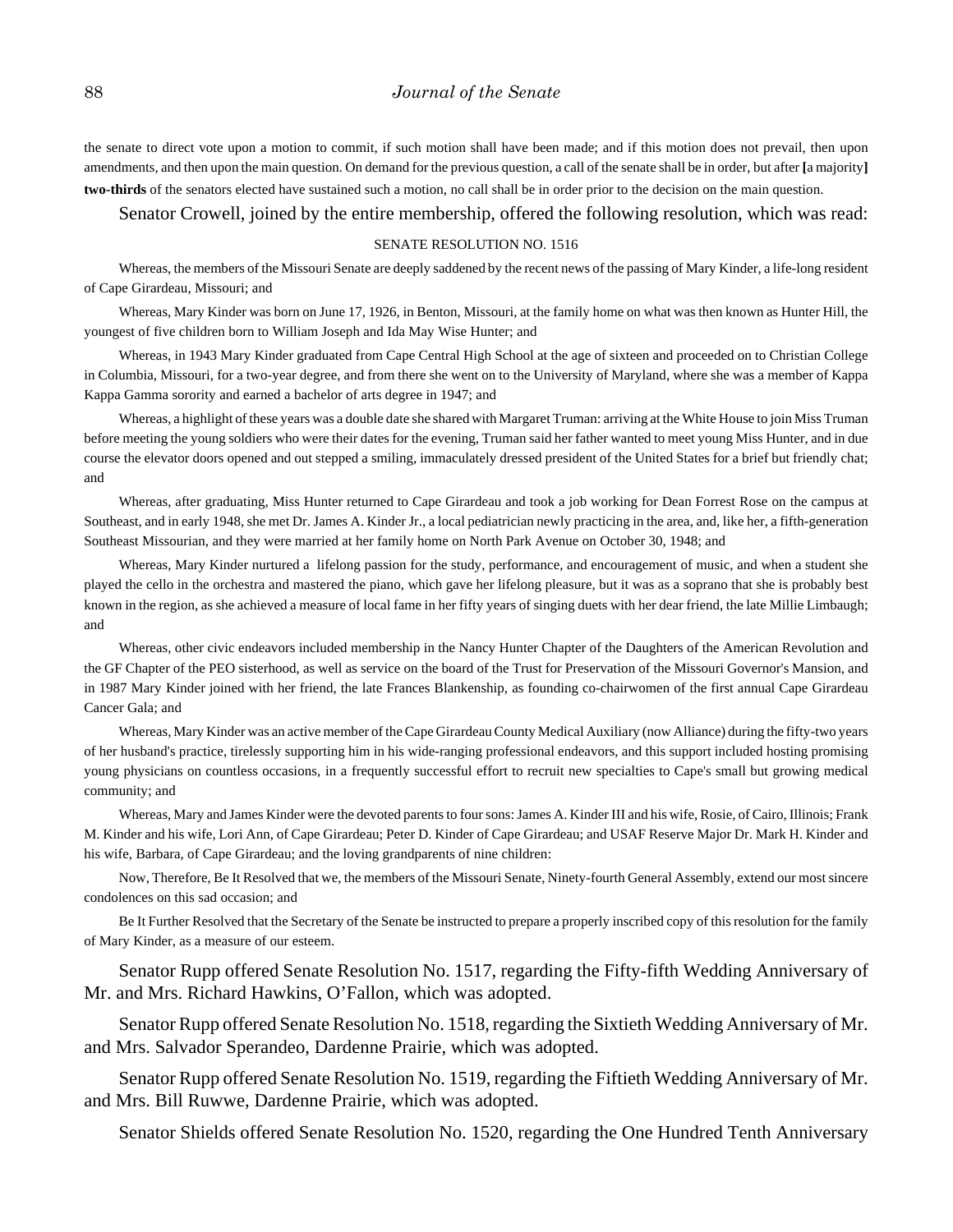of the Daughters of the American Revolution National Society chapter, Saint Joseph, which was adopted.

# **SECOND READING OF SENATE BILLS**

The following Bills were read the 2nd time and referred to the Committees indicated:

- **SB 863**—Ways and Means.
- **SB 864**—Pensions, Veterans' Affairs and General Laws.
- **SB 865**—Small Business, Insurance and Industrial Relations.
- **SB 866**—Ways and Means.
- **SB 867**—Financial and Governmental Organizations and Elections.
- **SB 868**—Small Business, Insurance and Industrial Relations.
- **SB 869**—Financial and Governmental Organizations and Elections.
- **SB 870**—Pensions, Veterans' Affairs and General Laws.
- **SB 871**—Education.
- **SB 872**—Transportation.
- **SB 873**—Education.
- **SB 874**—Governmental Accountability and Fiscal Oversight.
- **SB 875**—Economic Development, Tourism and Local Government.
- **SB 876**—Ways and Means.
- **SB 877**—Small Business, Insurance and Industrial Relations.
- **SB 878**—Judiciary and Civil and Criminal Jurisprudence.
- **SB 879**—Agriculture, Conservation, Parks and Natural Resources.
- **SB 880**—Health and Mental Health.
- **SB 881**—Transportation.
- **SB 882**—Commerce, Energy and the Environment.
- **SB 883**—Financial and Governmental Organizations and Elections.
- **SB 884**—Transportation.
- **SB 885**—Economic Development, Tourism and Local Government.
- **SB 886**—Economic Development, Tourism and Local Government.
- **SB 887**—Judiciary and Civil and Criminal Jurisprudence.
- **SB 888**—Education.
- **SB 889**—Judiciary and Civil and Criminal Jurisprudence.
- **SB 890**—Transportation.
- **SB 891**—Ways and Means.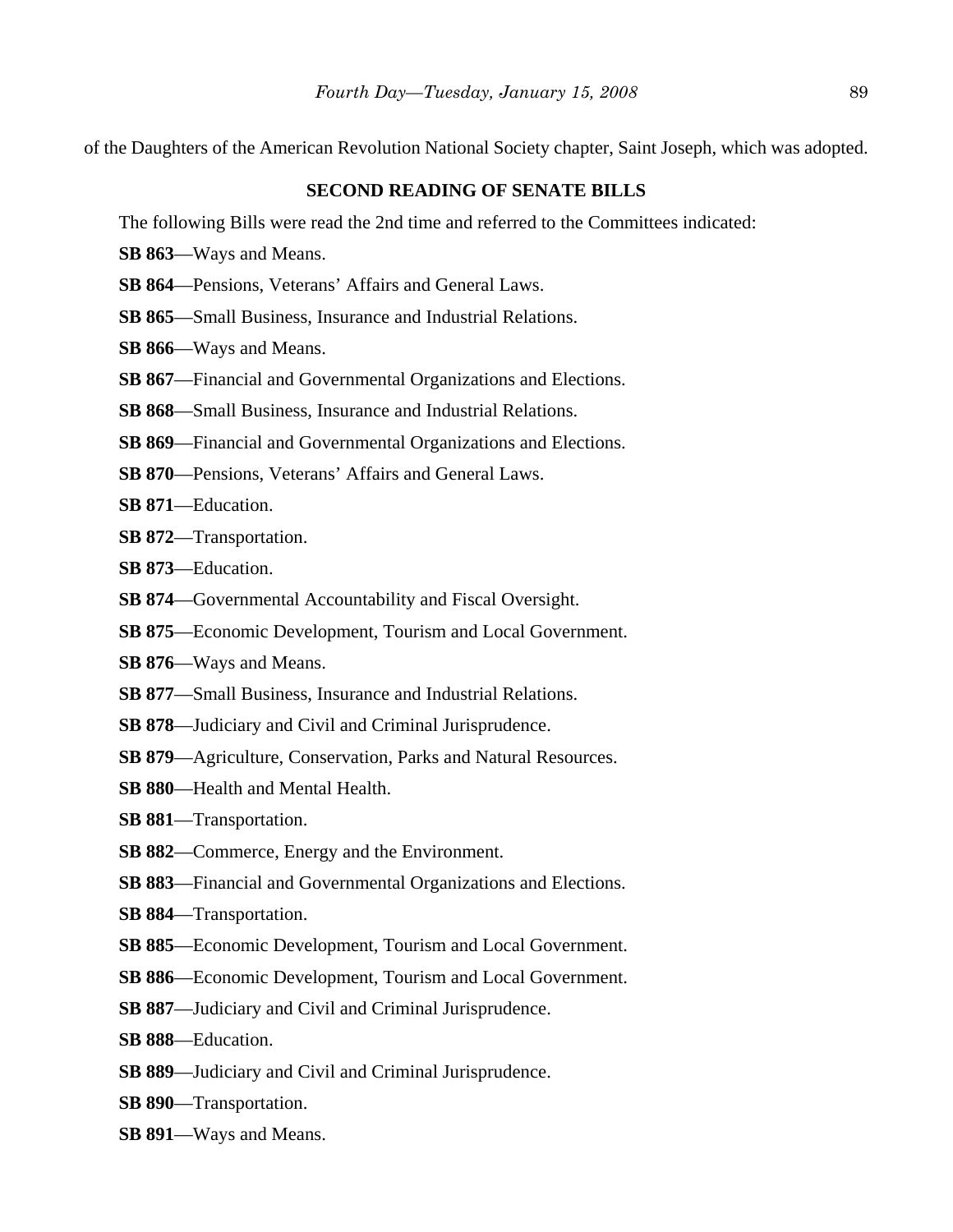**SB 892**—Pensions, Veterans' Affairs and General Laws.

**SB 893**—Ways and Means.

**SB 894**—Ways and Means.

**SB 895**—Commerce, Energy and the Environment.

**SB 896**—Economic Development, Tourism and Local Government.

On motion of Senator Shields, the Senate recessed until 6:40 p.m.

## **RECESS**

The time of recess having expired, the Senate was called to order by Senator Nodler.

# **COMMITTEE APPOINTMENTS**

President Pro Tem Gibbons appointed Senator Nodler to replace Senator Ridgeway on the escort committee established pursuant to **HCR 1**.

On motion of Senator Shields, the Senate recessed to repair to the House of Representatives to receive the State of the State Address from His Excellency, Governor Matt Blunt.

## **JOINT SESSION**

The Joint Session was called to order by President Kinder.

The Missouri State Highway Patrol, Troop F, Color Guard presented the colors.

The Pledge of Allegiance to the Flag was recited.

On roll call the following Senators were present:

| Present—Senators |         |                |          |          |          |             |           |
|------------------|---------|----------------|----------|----------|----------|-------------|-----------|
| Barnitz          | Bartle  | <b>Bray</b>    | Callahan | Champion | Clemens  | Coleman     | Crowell   |
| Days             | Dempsey | Engler         | Gibbons  | Goodman  | Graham   | Griesheimer | Justus    |
| Kennedy          | Koster  | Lager          | Loudon   | Mayer    | McKenna  | Nodler      | Purgason  |
| Rupp             | Scott   | <b>Shields</b> | Shoemyer | Smith    | Stouffer | Vogel       | Wilson—32 |

Absent—Senator Green—1

Absent with leave—Senator Ridgeway—1

Vacancies—None

The Lieutenant Governor was present.

On roll call the following Representatives were present:

Present— Representatives

| Aull     | Avery        | Baker 123 | <b>Bivens</b> | Bland      | Brandom  | Bringer | Brown 30       |
|----------|--------------|-----------|---------------|------------|----------|---------|----------------|
| Brown 50 | <b>Bruns</b> | Casey     | Cooper 120    | Cooper 155 | Corcoran | $\cos$  | Cunningham 145 |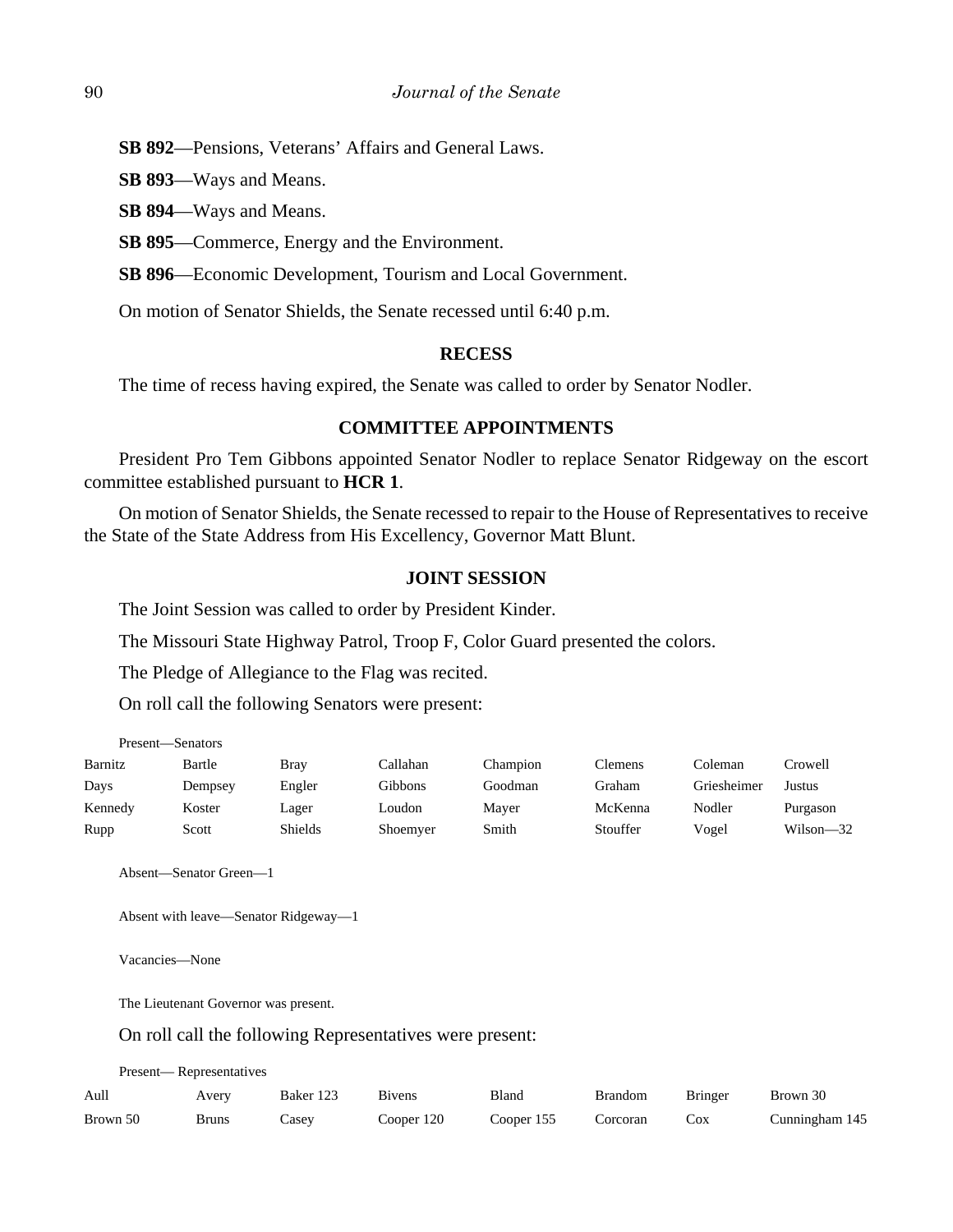| Cunningham 86                                | Curls           | Darrough      | Davis          | Day            | Deeken       | Denison    | Dethrow    |
|----------------------------------------------|-----------------|---------------|----------------|----------------|--------------|------------|------------|
| Dixon                                        | Dougherty       | Dusenberg     | El-Amin        | Emery          | Ervin        | Faith      | Fallert    |
| Fares                                        | Fisher          | Flook         | Frame          | Franz          | Funderburk   | Grill      | Grisamor   |
| Guest                                        | Harris 23       | Harris 110    | Haywood        | Hobbs          | Hodges       | Hoskins    | Hubbard    |
| Hughes                                       | Icet            | Johnson       | Jones 89       | Jones 117      | Kelly        | Kingery    | Komo       |
| Kraus                                        | Kuessner        | Lampe         | Lembke         | LeVota         | Liese        | Lipke      | Loehner    |
| Marsh                                        | May             | McClanahan    | McGhee         | <b>Meadows</b> | Moore        | Munzlinger | Muschany   |
| Nance                                        | Nasheed         | <b>Nieves</b> | Nolte          | Norr           | Onder        | Oxford     | Page       |
| Parson                                       | Pearce          | Portwood      | Pratt          | Ouinn 7        | Ouinn 9      | Richard    | Robb       |
| Robinson                                     | Roorda          | Rucker        | Ruestman       | Ruzicka        | Salva        | Sander     | Sater      |
| Scavuzzo                                     | Schaaf          | Schad         | Scharnhorst    | Schieffer      | Schlottach   | Schoeller  | Schoemehl  |
| Self                                         | Shively         | Silvey        | Skaggs         | Smith 14       | Smith 150    | Spreng     | Stevenson  |
| St. Onge                                     | Storch          | Stream        | Sutherland     | Swinger        | Thomson      | Tilley     | Todd       |
| Villa                                        | Wallace         | Walsh         | Walton         | Wasson         | Weter        | Whorton    | Wildberger |
| Wilson 119                                   | Wilson 130      | Witte         | Wood           | Wright 159     | Wright-Jones | Yaeger     | Yates      |
| Young                                        | Zimmerman       | Zweifel       | Mr Speaker-140 |                |              |            |            |
| Nays—Representatives                         |                 |               |                |                |              |            |            |
| Bowman                                       | Chappelle-Nadal |               | George         | Holsman        | Low 39       | Talboy-6   |            |
| Absent and Absent with Leave—Representatives |                 |               |                |                |              |            |            |
| Baker 25                                     | Burnett         | Daus          | Donnelly       | Hunter         | Lowe 44      | Meiners    | Pollock    |
| Schneider                                    | Threlkeld       | Viebrock      | Vogt           | Wells-13       |              |            |            |

The Joint Committee appointed to wait upon His Excellency, Governor Matt Blunt, escorted the Governor to the dais where he delivered the State of the State Address to the Joint Assembly:

#### **CHANGE THAT IS WORKING**

Lt. Governor Kinder, President Pro Tem Gibbons, Speaker Jetton, distinguished officials, judges of the Supreme Court, members of the General Assembly, reverend clergy, my fellow Missourians:

Just over 200 years ago, Lewis and Clark returned with their band of rugged explorers to tell the nation, and the world, about the treasures west of the Mississippi. Our state was the first of those treasures.

As the world looked to America, America looked to Missouri. Soon, our state was being settled by hard-working, independent, prudent, faithful, optimistic Americans. By 1904, the character of Missourians was widely-known. As the world descended on St. Louis for the Louisiana Purchase Exposition, visitors were treated to "The State of Missouri," a book which described the spirit of our state as "the spirit of progress, tempered by conservatism." And the "spirit of a community, conscious of its own secure position…..hospitable, generous, brave."

The spirit of Missouri has held fast. Missourians remain independent, hospitable, generous, and brave. We cherish individualism, tempered by the bonds of community and the Heartland values of faith, family, and freedom. We are practical. We seek solutions.

Missourians want and deserve government that reflects Missouri values, government which rewards work and responsibility, encourages creativity, protects law-abiding citizens, spends tax dollars wisely, and helps those who cannot help themselves.

Unfortunately, that is not always what they have received. Only four years ago, bad public policy was causing our state to lose jobs at an alarming – and unacceptable rate. Business-as-usual in the state capitol was hurting Missouri families.

Missourians demanded change: to put Missouri families, Missouri values, and Missouri taxpayers first. We embarked on a course to bring jobs back to our state. We have succeeded. Change is working. Since January of 2005, Missourians have created nearly 90,000 jobs.

Change is working. Missourians are prospering.

Tonight, I am pleased to report: our economy is growing, our schools are improving, our health care system has been transformed for the better, and, most importantly, because we have the strength of Missourians as our foundation: THE STATE OF OUR STATE IS STRONG.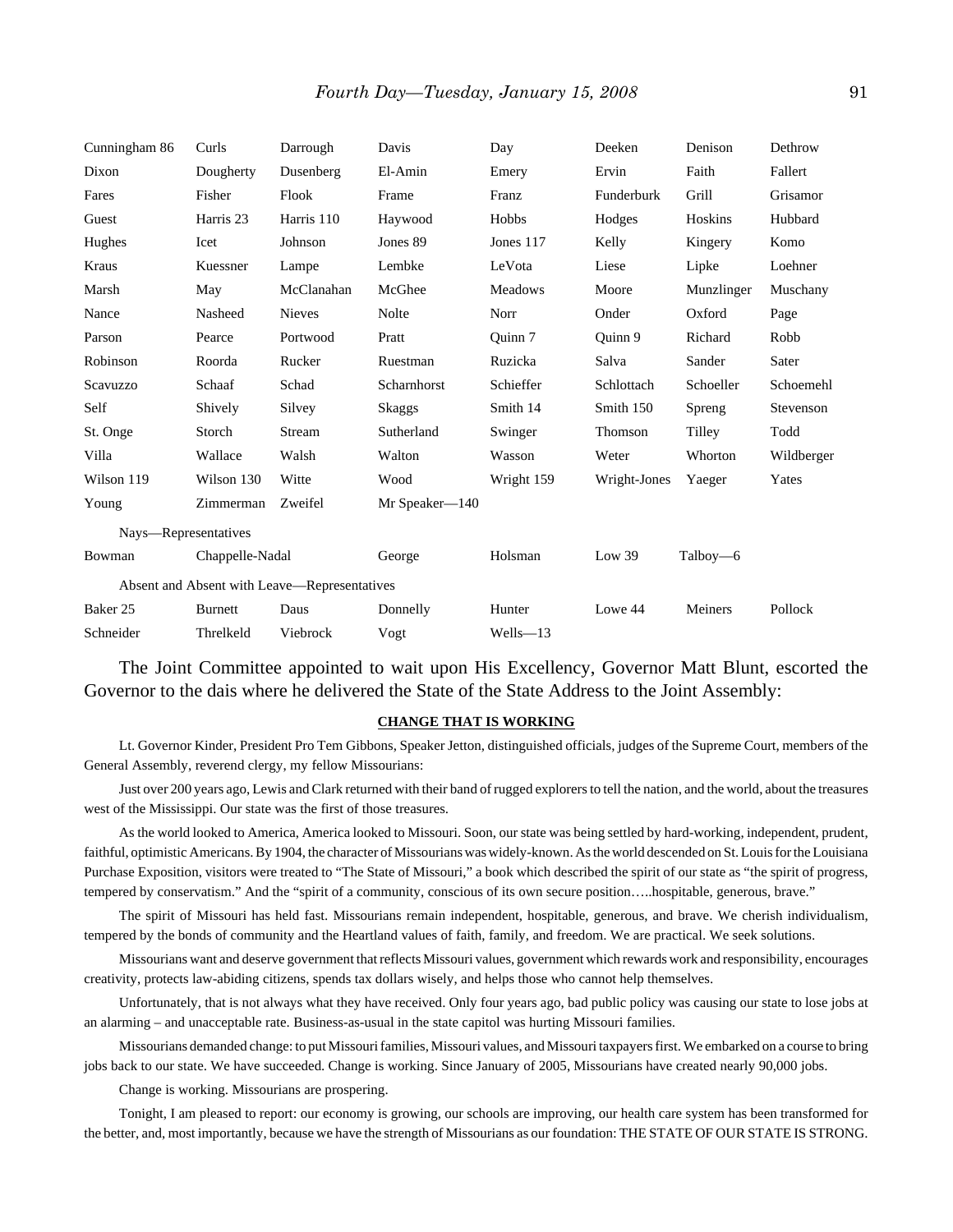#### **RESPECTING MISSOURIANS' HARD EARNED DOLLARS**

The changes we have made are working, but I know that many Missouri families are struggling with mortgages, three dollar a gallon gasoline and a government in Washington that fails to address their day-to-day problems.

Now is not the time to go back to the old ways of bigger government, higher taxes, more lawsuits, and too much regulation. The changes we secured – lawsuit reform, regulatory improvements, and working with rather than against farmers and small business owners – were vital in creating new jobs.

Equally important was responsible stewardship of taxpayer's hard-earned dollars. All too often in the past, state government saw tax collection as a natural right of government rather than as a necessary evil. Spending went up, and, if we had not stepped in, more job-killing tax hikes would have followed.

We inherited a state budget that was broken and ruined by profligate spending. Many claimed it would be impossible to save the wrecked budget without increasing taxes. We proved them wrong. We eliminated tremendous amounts of waste and attacked fraud. We increased funding for education at all levels. And we fixed that inherited budget crisis WITHOUT raising job-killing taxes. In fact, we cut taxes. We took our state from a budget crisis to three consecutive budget surpluses.

We will not go back to the old-way. We will continue on our changed course. The budget I submit tonight reduces taxes, helps thousands of working Missouri families afford their own health insurance; supports law enforcement; and continues to increase our investment in education. My budget will increase opportunity and reduce taxes.

#### **A WORLD CLASS EDUCATION**

As long ago as 1786, Thomas Jefferson articulated a principle that became a bedrock Missouri value. Jefferson wrote: "By far the most important bill in our whole code is that for the diffusion of knowledge among the people. No other foundation can be devised for the preservation of freedom and happiness." It was true then and it is true today. Education is the most important investment we can make in our own, and in our children's future. It promotes our freedoms. It promotes our happiness, and, by creating opportunity, nurtures a society of rising prosperity.

Unfortunately, under the old way, education had become a pawn in budget battles. Students, teachers, and classrooms suffered under the way things were. When education was just an afterthought, it was easily sacrificed to cover out-of-control spending in other areas.

Missourians wanted a state government that would put classrooms, teachers, and, most importantly, students first. And that is what we have provided. Education is my highest budget priority.

By passing my budget, you will ensure, once again, that Missouri teachers and students have the resources they need to succeed. And when passed, we will have achieved a remarkable feat. By having the vision to look ahead and the fortitude to keep our commitments to the people of Missouri, we will have increased our total investment in education by 1.2 billion dollars.

My budget recommendations this year include significant increases in funding at all levels – from pre-school to graduate school. Elementary and secondary schools receive an increase of 121 million dollars or more than 4 percent from last year. Missouri colleges and universities receive more than 54.2 million dollars in direct funding, an increase of more than 6 percent. That includes funding to train more doctors, nurses, dentists, and pharmacists to meet the health care needs of Missourians.

Today's technology-driven economy places high value on skills in math, engineering, technology, and science. To ensure that the next generation enjoys even greater prosperity, we must provide our students with a world-class education in these subjects. We want our students to do more than merely keep up with their peers in other states and other countries. We want them to lead the world.

We have already taken several steps forward. We trained hundreds of Advanced Placement teachers and helped more students take Advanced Placement math and science tests. We built more technologically-advanced classrooms, and we funded after-school programs in math and science.

Our changes are working. Academic performance is improving. Missouri fourth and eighth-graders posted significant gains in the 2007 school year on national math tests. Missouri was one of only six states with fourth-graders who scored higher on all five sections of the national math exam. Missouri high school students also improved. A record seventy-four percent of Missouri seniors took the ACT last year, and they beat the national average.

These results are encouraging. But we must do more. I want our students to be better than above-average. I want Missouri students to be at the head of the class.

Tonight, I recommend increased investment in math and science education. I recommend three-quarters of a million dollars to train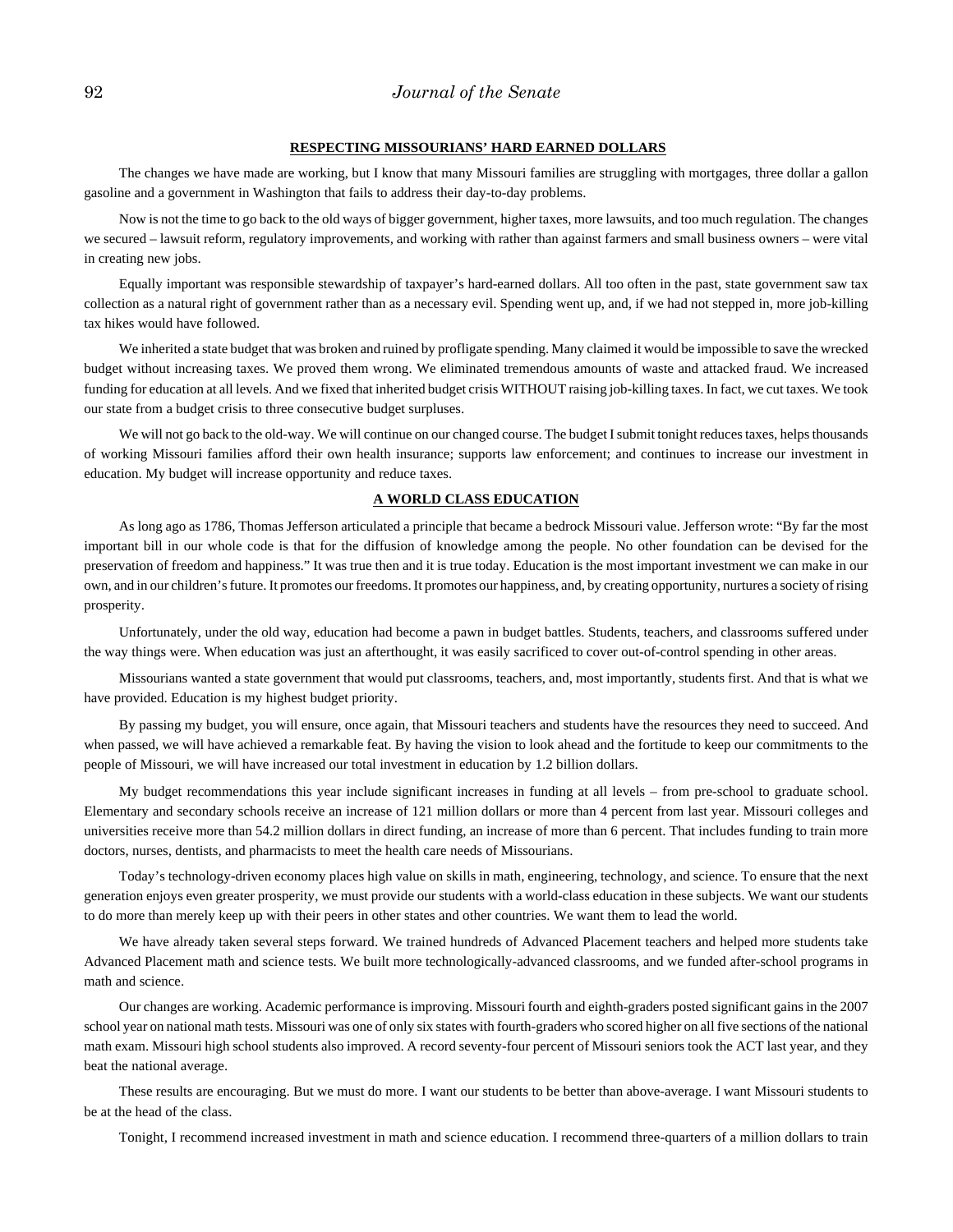nearly 1,000 new Advanced Placement teachers and to help more than 6,000 Missouri students take Advanced Placement tests. I recommend 5 million dollars to create 100 technologically-advanced classrooms and to equip 300 classrooms with advanced math and science curriculum. And I recommend 1.1 million dollars for after-school programs, which help students learn, stay fit, stay safe, and stay out of trouble.

Missouri colleges and universities were also neglected by the failed priorities of the old budgets. We needed to invest in better classrooms and labs, and we are doing so.

Last year, for the first time ever, in order to protect Missouri families from future unreasonable tuition hikes, we capped tuition increases, and we launched the Lewis & Clark Discovery Initiative. Thus far, we have invested 289 million dollars for dozens of world-class learning centers to better compete with rival states.

This year, I recommend further investment. I request 31 million dollars for construction, renovation, and improvement of the Ellis Fischel Cancer Center at the University of Missouri, and another 15 million dollars for the Pharmacy and Nursing Building at the University of Missouri at Kansas City.

I also recommend continued increases in scholarship funding. My budget includes more than 25 million dollars for A+ student scholarships, helping more than 20,000 Missourians attend community colleges, nearly double the program's funding since January of 2005. And it includes even more significant increases in need-based scholarships.

When I took office, Missouri state government spent just 25 million dollars on need-based scholarships. We created the Access Missouri Scholarship initiative to simplify the application process for students, and we dramatically increased funding. Before Access Missouri, we issued 16,400 scholarships. So far this year, with Access Missouri, we have helped more than 36,000 students.

One of those students is here tonight. I would like to introduce you to Traci Clark and her daughter Bree. Traci is a nursing student at the University of Missouri at St. Louis. During a recent visit to UMSL, Traci told me that her daughter inspired her to go back to school, and that Access Missouri was vital to make college affordable, and her dreams come true. Traci is a great example of how the Access Missouri scholarship is allowing Missouri students to reach their full potential and be of service to our fellow Missourians in the years to come. Traci and Bree: thank you for being here.

Tonight, I recommend 100 million dollars for Access Missouri scholarships – quadrupling our investment in need-based scholarships during my administration. This four-fold increase in scholarship funding will expand opportunity for thousands of Missourians studying to make their lives better and Missouri more prosperous.

The funding recommendations in my budget will provide our schools, teachers, and students with significant resources to be successful now, and in the future. Unlike in the past, we will not leave our schools, teachers, or students scraping for left-overs. And I will keep my pledge to never withhold funds that you appropriate for our public schools.

We had a vision for a better future. We set priorities. We led. We maintained the resolve necessary to implement positive change. We will continue to advance. With this budget, over four years, we will have invested an additional 1.2 billion dollars in education.

#### **PROTECTING MISSOURI TAXPAYERS**

We have also protected Missouri taxpayers. Last spring, we cut taxes for Missouri seniors by passing the Senior Tax Justice Act, which will end state taxation of Social Security benefits.

Over the past three years, we have demonstrated that effective government need NOT be an intrusive, tax-raising Goliath. In fact, the opposite is true. As government wanders where it does not belong, it loses its effectiveness.

I want to ensure that state government serves citizens effectively and is directly accountable to the people who pay the bills. That is why I created the Missouri Accountability Portal, an Internet site enabling Missourians to track the expenditure of all tax dollars in near real-time. To guarantee future transparency, I urge the General Assembly to make the Accountability Portal permanent.

I also want to ensure that Missourians have a government they can trust. In 2006, I banned gifts from lobbyists to any employee of the Governor's office. I urge you to apply this ban on lobbyists' gifts to the entire executive branch.

Missourians must have a say over taxes and spending. When courts order higher taxes, it is taxation without representation, and against the first principles of democracy. This is America. People should never be taxed without their consent. Yet, courts elsewhere are beginning to usurp powers they do not have. One such area is the definition of marriage, which Missourians placed off limits to unelected judges in 2004. Courts are also beginning to hijack the powers to tax and spend. In Missouri a federal judge ordered new taxes. Just next door, a state court in Kansas recently followed that poor example. The time to close this door is NOT after a future Missouri court discovers a new and illegitimate power to tax. The time to close this door is NOW.

In America, the powers to tax and to spend are for the people directly, and their elected representatives. To protect government by the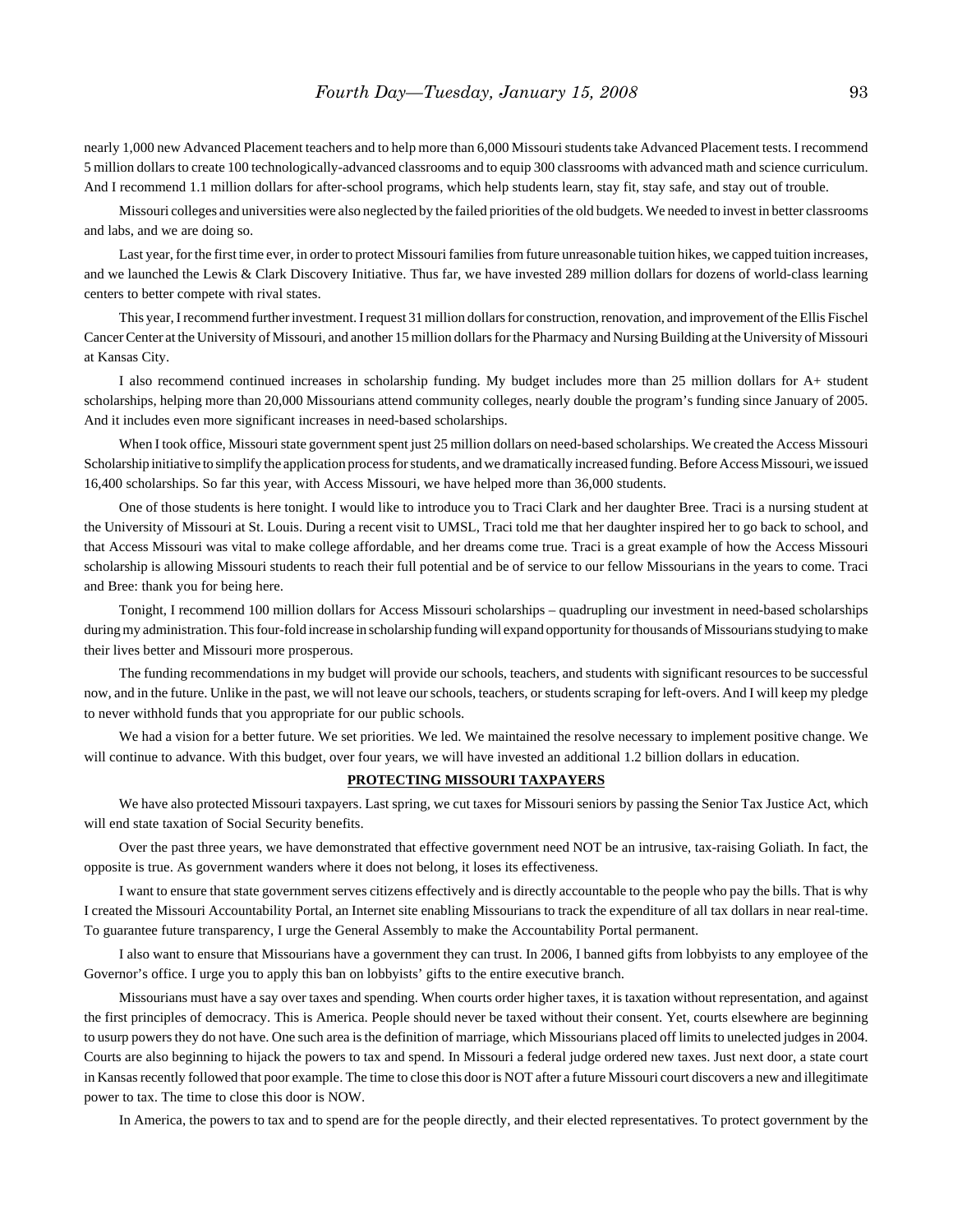people, I recommend that you place on the ballot a measure to ensure that Missouri will never have judge-imposed taxes.

Though we have cut state taxes, not all local governments in Missouri have followed our lead.

All Missourians pay property taxes, whether directly or through higher rent. Rates are set by locally elected boards, but we can take action to stop these excessive local increases.

State law is flawed because it allows hidden tax increases, through mandated increases in property valuations. Property assessments and re-assessments should be fair. All too often, they have instead become a shadowy path to higher taxes. I look forward to working with you to develop tax reform that includes truth in taxation and mandatory levy rollbacks. It is imperative that all Missourians benefit from this relief. Let's not pick and choose who gets property tax relief. Let's protect all Missourians from these massive local property tax increases.

#### **INCREASING ACCESS TO HEALTH CARE**

By sticking to responsible budgets, making record investments in education, and protecting Missouri taxpayers, we have succeeded in making Missouri a state of greater opportunity. But work remains. I want more Missouri working families to have access to affordable health care. Missouri is among the 20 best states for the share of people with health coverage. I want us to do even better and I will not rest until every Missourian has access to affordable health care.

I inherited a failing government health care system. Outcomes were of little concern, and spending was out-of-control. Hundreds of thousands were on the rolls whose continuing eligibility had not been verified. Under the old way, rooting out fraud and waste was less important than growing programs and throwing tax dollars at problems.

We took a better approach. We sought, and found, solutions that work. We saved the health care safety net by making responsible decisions to focus on the neediest Missourians. We have increased health care spending. And last year, we strengthened the safety net by creating Missouri Health Net.

Unlike the old system, Health Net is about results. The old system treated people like numbers. Health Net treats people as valued patients. Health Net empowers participants through personalized care in a health care home, and, for the first time in Missouri history, guarantees access to primary and preventative care. We should always remember that the best solutions are not government mandates or bigger government programs. Telling a patient, "the bureaucrat will see you now" would be a cure worse than the sickness. Impersonal government-run health care is bad for Missouri families, bad for Missouri doctors, and bad for taxpayers.

I believe in solutions that put Missouri families in greater control of their own lives.

Last fall, I announced the creation of INSURE MISSOURI, to make health insurance more affordable for working Missourians, by relying on the proven Missouri values of work, personal responsibility, and free enterprise.

WORK – Missourians believe in work. We want to help those who are trying to help themselves and their children. INSURE MISSOURI meets the test of rewarding work.

PERSONAL RESPONSIBILITY – INSURE MISSOURI is no handout. Sharing in the cost provides people with the esteem that comes with ownership.

FREE ENTERPRISE – INSURE MISSOURI is not a government program in constant danger of massive waste and cost overruns. Unlike proposals that want to go back in time, INSURE MISSOURI comes without a tax hike. It takes existing resources and helps Missourians buy their own personal health insurance, at an affordable price.

Starting next month, more than 54,000 Missourians can gain immediate access to affordable, high quality care.

Those covered will have incomes below the federal poverty line. Co-payments will be no more than three dollars per visit.

This summer, access to coverage will move above federal poverty. Missourians will make contributions based on income. My budget will help an additional 56,000 Missourians buy their own personal health insurance.

Once fully implemented, INSURE MISSOURI will offer access to care for nearly 200,000 Missourians. This new direction has us on the path to affordable coverage for all.

#### **AUTISM**

My budget also includes a substantial increase for autism funding. Last year, we provided 3.9 million dollars to shorten the waiting lists for families seeking services for early intervention and diagnoses of autism and to fund pilot projects to determine best practices in treating children with autism. This year, I recommend 6.4 million dollars to further reduce the waiting list, one million dollars for projects designed to expand treatment and services, and 5 million dollars for the Thompson Center in Columbia, a world-class treatment and research facility we will help build right here in central Missouri. Combined, this funding will improve the lives of Missouri families struggling to overcome autism.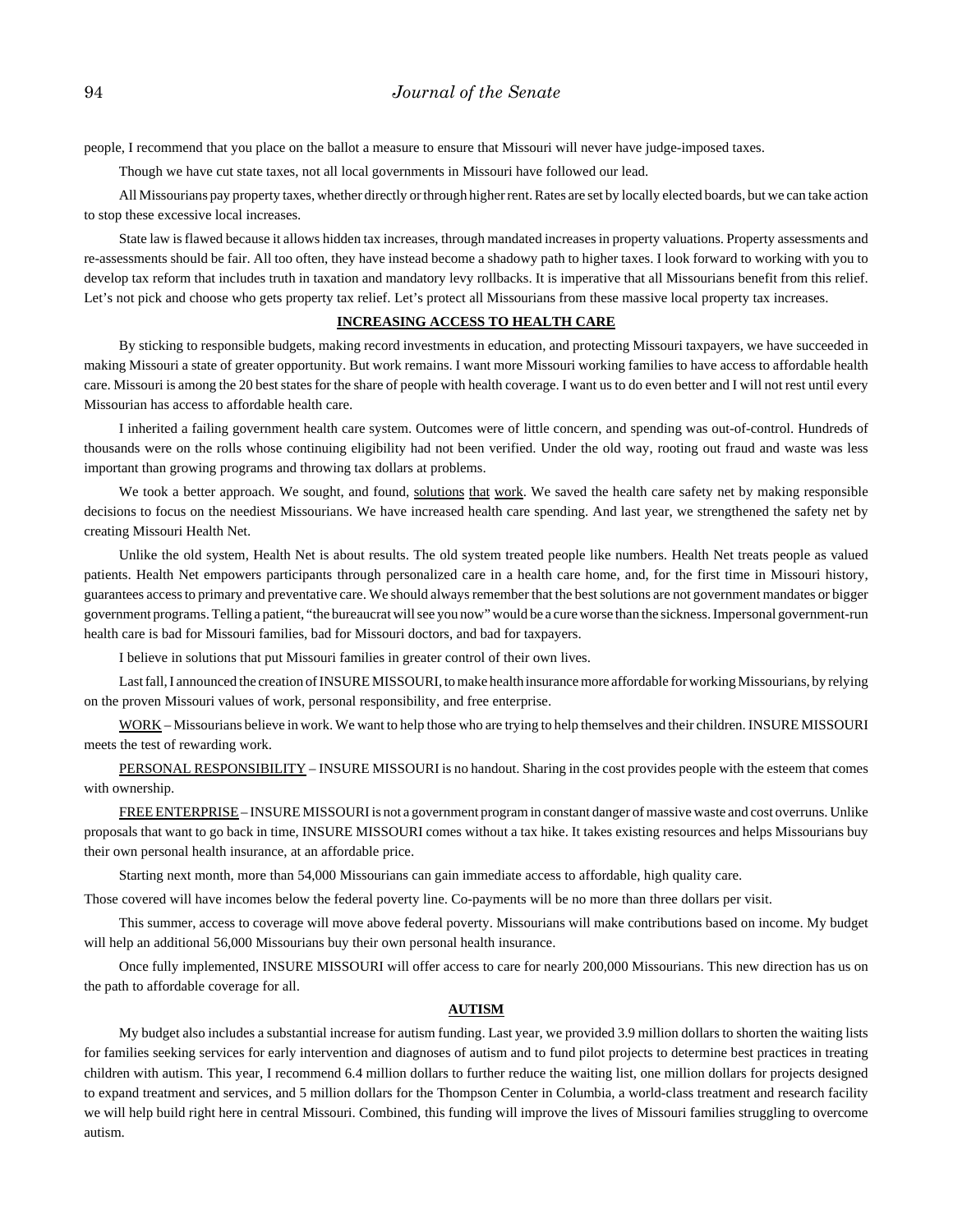#### **PROTECTING MISSOURI VALUES**

We have also championed the values that define who we are as a people. Since January of 2005, we have enacted new laws to reflect our profound respect for the inherent dignity of each and every life.

This year, we must take further steps. I believe the vast majority of Missourians agree that we should do all we can to encourage young parents to choose life. That is why my budget again includes increased funding for the Alternatives to Abortion program.

It is also why I support legislation to strengthen Missouri's informed consent laws. We have a moral obligation to protect Missouri women and defend the dignity of human life. We must ensure that expectant mothers have all the information they need to make fully-informed decisions, including the right to view an ultrasound of their child. As any parent can tell you, there is nothing so powerful as that first glimpse of your child. It enhances early bonding and it will encourage expectant parents to choose life.

#### **HONORING OUR MILITARY HEROES**

From Bunker Hill to Baghdad, Missouri veterans have served for freedom and country rather than personal glory, and for that, they deserve our esteem, respect, and gratitude.

War takes an incredible toll on our warriors and their families. They have earned a hero's welcome, and any help we can provide to aid their transition to civilian life. This year, I recommend 2.5 million in new funding for veteran's mental health and sheltering services. The funds will be used to ensure that our returning Soldiers, Sailors, Airmen, and Marines have the care they need as they return to civilian life.

Last year, we cut taxes for all Missourians who purchase health insurance. We cut taxes to protect family-supporting manufacturing jobs. And we passed legislation to end state income taxes on Social Security benefits. This year, I propose a fourth major tax cut. I urge the General Assembly to honor our veterans and eliminate all state income taxes on military retirement benefits.

Tonight, we are joined by a Missourian who will benefit from that tax relief, Chief Warrant Officer Rodney Hughes, a veteran of the War on Terror. Chief Warrant Officer Hughes has 25 years of unbroken service in the Missouri National Guard, including one year in Iraq. He is here tonight as a representative of an estimated 50,000 Missourians who have served our country in the Global War on Terror, and hundreds of thousands of Missourians who have served in the past. Chief Warrant Officer Hughes, we salute you, and all of your fellow warriors.

#### **AGRICULTURE AND RENEWABLE FUELS**

My administration has fully returned to the Missouri tradition of encouraging agriculture, helping Missouri family farmers realize proper reward for their toil on the land.

Every year, America spends billions of dollars on foreign oil from anti-American suppliers. Ethanol and biodiesel can and should be used to break this reliance on foreign oil and protect our environment. I believe we would all prefer to fuel our cars with renewable fuel grown by a Midwestern farmer rather than oil from a Middle Eastern dictator.

We have encouraged the production of ethanol to help America move toward environmentally-friendly energy independence. Earlier this month, we became just the third state to implement a renewable fuels standard, increasing the use of ethanol in Missouri. In each of the past three years, I have recommended full funding for ethanol and bio-diesel incentives, and I do so again tonight.

To further grow alternative fuel production, I support a B5 standard for diesel fuel sold in our state. Biodiesel from soybeans has proven much more environmentally-friendly and better for air quality than regular diesel. Research has shown that it cuts carbon dioxide and cancercausing emissions by more than 75 percent. Adopting a B5 standard will reduce carbon monoxide emissions by 168 million pounds. A B5 standard will improve our air quality and makes sense for Missouri.

#### **PRESERVING OUR ENVIRONMENT**

We have a moral obligation to protect our environment. We seek long-term solutions.

Last year, we passed the Hunting Heritage Act to protect thousands of acres of ecologically-diverse flood plain from taxpayer-financed development.

We also passed the Green Power Initiative so that, by 2020, 11 percent of the energy used in our state will be produced from renewable sources. This year, I support incentives for the construction of alternative fuel pumps, for the purchase of environmentally-friendly hybrid vehicles, and for the purchase of cleaner burning alternative fuels.

Of course, there are two sides to the energy equation. We can get our energy from greener sources. And we can also improve energy efficiency. I started an energy efficiency initiative within state government to save taxpayer money and improve Missouri's environment. For example, in Jefferson City, previously wasted energy from a landfill will heat an entire prison. In total, efficiency and innovation will save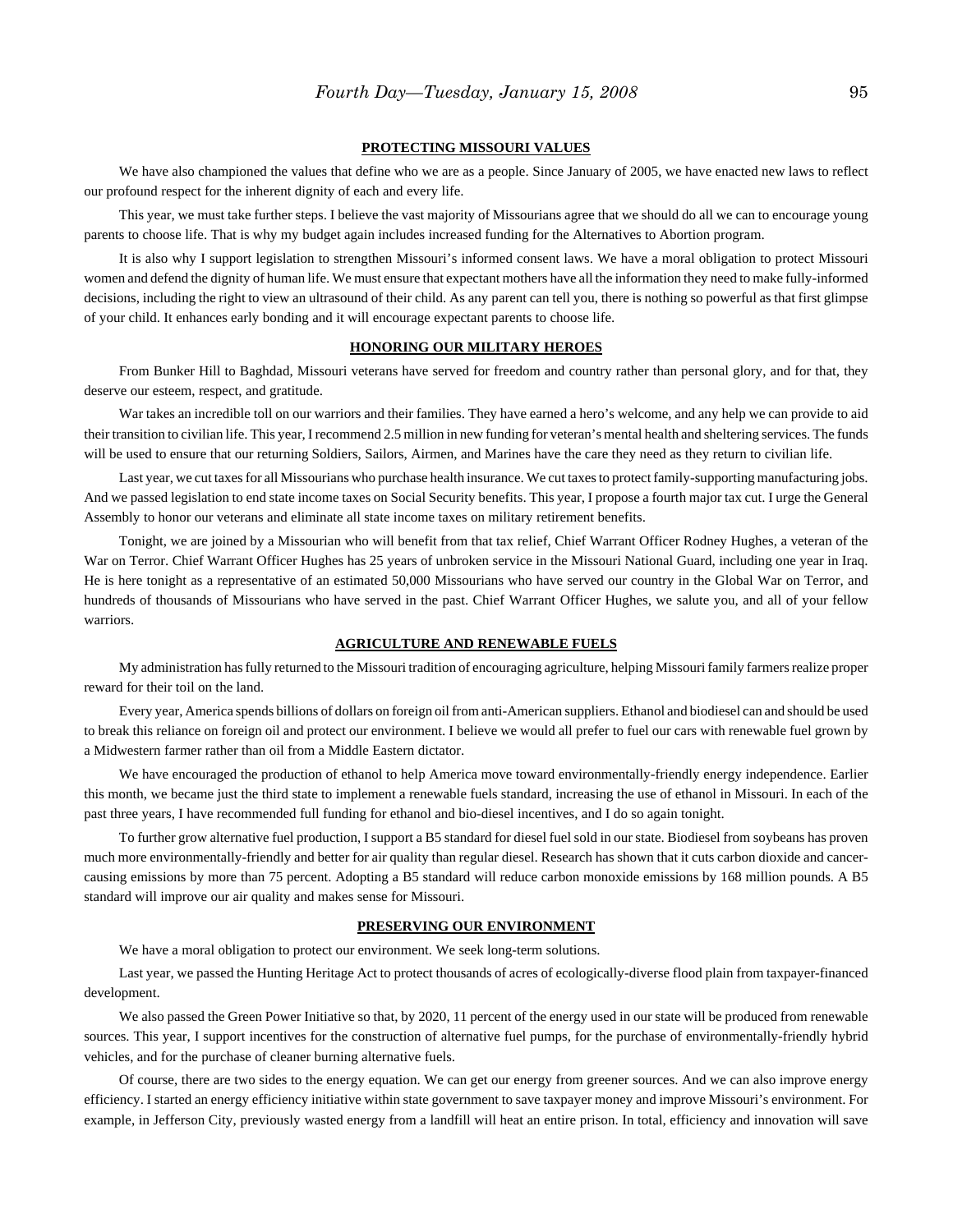Missouri taxpayers more than 15 million dollars per year and help protect our environment.

To build on that success, this budget includes 400,000 dollars for energy audits outside of state government. We will provide 100,000 dollars for voluntary audits to help small businesses save money and energy, and 300,000 dollars to conduct audits of municipal water systems, amongst our largest users of electricity. These audits will help identify inefficiencies – helping to save energy, lower costs, and improve Missouri's environment.

To reward efficiency by consumers, I support legislation creating a week-long "SHOW-ME GREEN" tax holiday to eliminate sales taxes on Energy-Star certified efficient appliances. This will give Missouri consumers an additional incentive to buy energy efficient products – saving energy, saving money, and preserving our environment.

#### **SAFE AND MODERN TRANSPORTATION**

Before I took office, our state highways and bridges were crumbling. Over 87 percent of Missouri's roads were in less than good condition. Today, 74 percent of Missouri highways are in good condition and Missouri roads are safer. Last year, Missouri led the nation in improved highway safety. Traffic fatalities are down about 15 percent since 2005. This dramatic turnaround fuels job creation, supports tourism and ensures that Missouri families have the transportation system they need and deserve.

#### **PROTECTING THE SAFETY AND SECURITY OF MISSOURIANS**

It is a fundamental duty of government to protect the life and property of its citizens, especially Missouri children. At my recommendation, you passed one of America's strongest versions of Jessica's Law to ensure that dangerous sexual predators spend at least 30 years in prison and are monitored for their entire life if they ever get out. We also created the Cyber Crime Task Forces grant program so that law enforcement can catch predators before they harm a Missouri child. My budget includes another increase for the Task Forces, bringing total funding to 1.5 million dollars.

I also urge you to improve the state's sex offender registry by requiring sex offenders to add their e-mail addresses to their profiles.

Violent sex crimes against children are unspeakably evil. Any criminal that rapes a Missouri child deserves the most serious punishment we can deliver. I urge you to make the rape of a Missouri child punishable by death.

We have taken dramatic steps to protect Missourians from methamphetamine – and they are working. I have already signed landmark legislation making it far more difficult to get the raw materials to make meth. Since our state law went into effect, meth incidents have declined by forty percent. This year, I recommend nearly 1 million dollars for a new system to better alert law enforcement to potential abuses. I also request 1.8 million dollars in supplemental funding to help Missouri sheriffs continue their good work to keep meth off our streets and put meth dealers behind bars.

#### **COMBATTING ILLEGAL IMMIGRATION**

A just society must rest on the rule of law and respect for the police and courts. Illegal immigration makes a travesty of the rule of law. It undermines wages for Missourians. It imposes huge costs on taxpayers for public services.

Those who favor an open border and welfare benefits for illegal immigrants say that Missouri "doesn't have a problem" with illegal immigration. Tell that to skilled carpenters or electricians who cannot get work because illegals are being exploited and doing the job for a pittance. Tell it to Missouri taxpayers who subsidize services for those who broke the law to come here. Disrespect for the law is always a serious social problem.

As in generations past, Missourians welcome legal immigrants and want to help them assimilate into our society. That is why I renew my endorsement of English as the official language. I support this because I wish to include all in the full promise of the American life. English is the language of opportunity. As legal residents learn it, they open new doors, leading to greater freedom and prosperity.

But while we open our hearts to those here LEGALLY, we must reserve a firm hand for those who break our laws.

Washington, unfortunately, has failed to secure our borders. Open borders and amnesty are unacceptable. Washington's failure means states must do more and Missouri is taking the lead.

For example, I directed the Highway Patrol to verify the immigration status of every person booked into jail. Since my directive, 138 illegal immigrants have found out the hard way that crime does not pay. To build on these gains, we have applied for federal approval that deputizes state law enforcement to enforce federal immigration law.

Working with federal authorities, we helped bust and disqualify a state contractor for using illegal workers. I have a simple rule. If a contractor uses illegal labor, they will not do business with Missouri taxpayers.

I urge you to place my directives in statute and pass a number of important legislative initiatives.

I urge you to create new penalties for aiding an illegal in obtaining a license by fraud; and to specifically prohibit illegals from having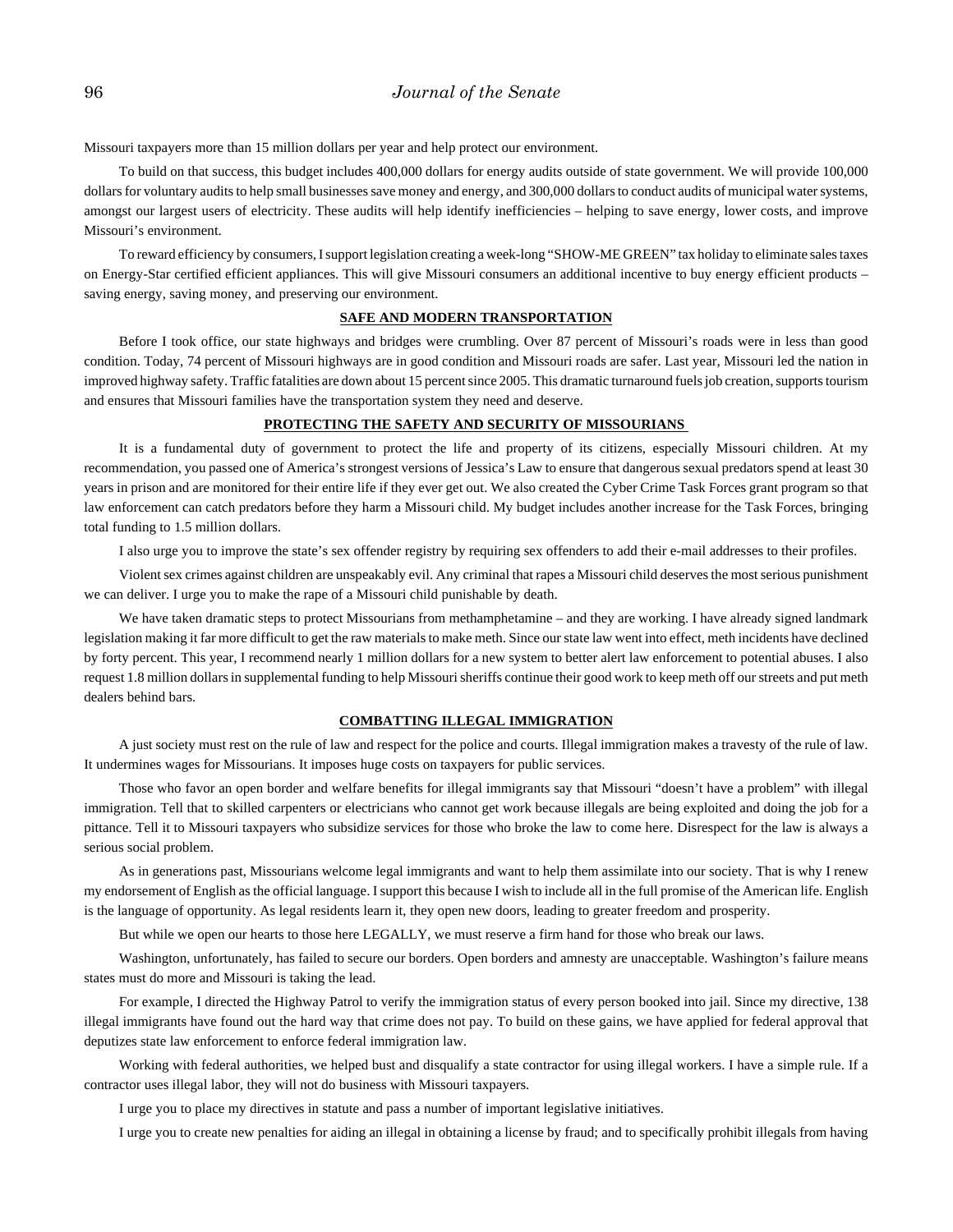a Missouri driver's license.

I ask that you forbid local governments from hampering law enforcement efforts to help enforce immigration law. Missouri should have no "sanctuary cities."

To stop the use of illegal labor and to protect illegal immigrants from exploitation, I support a new law making it a crime to transport any illegal immigrant for exploitive purposes, including illegal labor.

To protect taxpayers, I urge legislation that requires public agencies verify the legal status of applicants before providing welfare benefits.

Missourians know what needs to happen. Turn OFF the magnets that help attract mass illegal immigration.

Finally, I urge you to require stronger employment verification; to punish those who knowingly hire illegals; and to protect from undue penalty those whose failures occur in good faith.

Again: Turn OFF the magnets, end the easy hiring of illegals, and stop undermining American wages.

Missouri is already taking some of the strongest steps in the United States to curb illegal immigration, but we can and should be doing more. Missourians should know that I will do everything I can to combat illegal immigration – to protect their safety, to defend their hardearned tax dollars, to protect their jobs, and to enforce the rule of law.

#### **CHANGE THAT IS WORKING**

When the old way failed the people, Missourians issued their mandate for a new direction.

We took a wrecked state budget and delivered consecutive surpluses.

We took a job climate that was causing entrepreneurs and employers to flee our state and turned it into a climate welcoming new jobs – nearly 90,000 in just three years.

We reduced taxes for Missouri seniors and every Missouri family that spends money on health insurance.

We took a health care system that resulted in poor health for patients and reckless spending for Missouri taxpayers, and replaced it with a better system, one that delivers better care, improves the quality of life for participants, and is sustainable for Missouri taxpayers. Now, for the first time, we will help working families afford their own coverage. And again, I will not rest until every Missourian has access to affordable health care.

We took an education system that all-too-often found itself fighting tooth-and-nail for funding and made it our highest budget priority. We will deliver more than 1.2 billion dollars in new funding, and we will quadruple scholarships to help well more than 36,000 deserving Missouri students.

What we are doing is passing the ultimate Missouri test. It is working. It is working for Missouri families.

Our task is to make what is good, even better. We must aspire for even greater prosperity, opportunity, and freedom. We must never stand still. America is the most dynamic society in human history. We must combine tested and proven values with innovation and the common wisdom of the people, to honor Missouri's motto: that the welfare of the people shall be the supreme law.

May God bless each of you, and may God continue to bless our great and wonderful state.

On motion of Senator Shields, the Joint Session was dissolved and the Senators returned to the Chamber where they were called to order by Senator Rupp.

# **MESSAGES FROM THE HOUSE**

The following messages were received from the House of Representatives through its Chief Clerk:

Mr. President: I am instructed by the House of Representatives to inform the Senate that the Speaker has appointed the following escort committee to act with a like committee from the Senate pursuant to **HCR 1**. Representatives: Fares, Pearce, Portwood, Quinn (7), May, Hoskins, Grill, Walton, Salva and Young.

Also,

Mr. President: I am instructed by the House of Representatives to inform the Senate that the Speaker has appointed the following escort committee for the Lieutenant Governor and Senators attending the State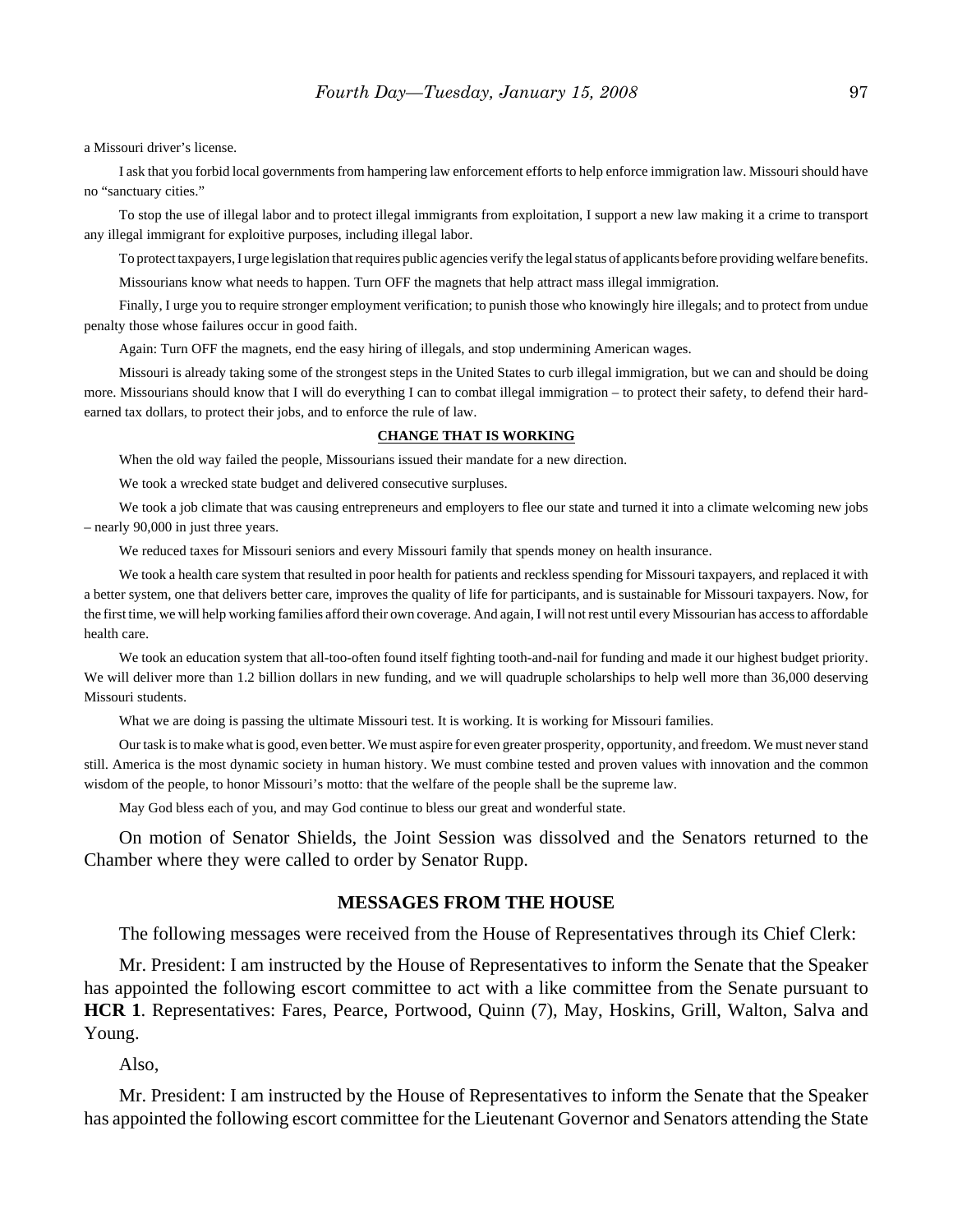of the State address: Representatives: Lipke, Wasson, Guest, Avery, Deeken, Villa, Hubbard, Wright-Jones, Skaggs and Aull.

# **RESOLUTIONS**

Senator Crowell offered Senate Resolution No. 1521, regarding Subway, Jackson, which was adopted.

Senator Crowell offered Senate Resolution No. 1522, regarding Atmos Energy Corporation, Jackson, which was adopted.

Senator Loudon offered Senate Resolution No. 1523, regarding Jonathan Jones, Maryland Heights, which was adopted.

Senator Shields offered the following resolution:

#### SENATE RESOLUTION NO. 1524

WHEREAS, the Administration Committee is required by law to establish the rates of pay each year, and

WHEREAS, such rates of pay are to be the same as those established under the policies of the Personnel Division of the Office of Administration for comparable duties after examination of the rates of pay then in effect, and

WHEREAS, the rates of pay established shall become effective with the adoption of this resolution.

NOW, THEREFORE, BE IT RESOLVED by the Committee on Administration that the number, classification and rates of pay authorized for employees of the Senate shall include one department director and eight division level directors to be compensated according to Office of Administration guidelines; and the following authorized employees at rates of pay within the ranges hereby established.

|              |                                       | <b>MONTHLY</b>      |
|--------------|---------------------------------------|---------------------|
| NO.          | <b>CLASSIFICATION</b>                 | <b>SALARY RANGE</b> |
| 6            | <b>Staff Attorney II</b>              | $3,375 - 4,985$     |
| 2            | Research Analyst IV                   | $3,375 - 4,985$     |
| 1            | Investigator                          | $3,131 - 4,586$     |
| 4            | <b>Research Staff Secretary</b>       | $2,610 - 3,720$     |
| 5            | <b>Budget Research Analyst III</b>    | $3,375 - 4,985$     |
| 1            | <b>Budget Staff Secretary</b>         | $2,610 - 3,720$     |
| 3            | Assistant Secretary of Senate         | $2,909 - 4,139$     |
| 1            | Enrolling & Engrossing Supervisor     | $2,909 - 4,139$     |
| 2.5          | Enrolling & Engrossing Clerk          | $2,314 - 3,253$     |
| 1            | <b>Billroom Supervisor</b>            | $2,314 - 3,253$     |
| 1            | <b>Billroom Clerk</b>                 | $1,988 - 2,746$     |
| 5            | <b>Public Information Specialist</b>  | $2,314 - 3,253$     |
| $\mathbf{1}$ | Photographer                          | $2,610 - 3,720$     |
| $\mathbf{1}$ | <b>Administrative Assistant</b>       | $3,040 - 6,238$     |
| 1            | <b>Telecommunications Coordinator</b> | $2,909 - 4,139$     |
| 2.5          | <b>Accounting Specialist</b>          | $2,704 - 3,817$     |
| 1            | Human Resources Specialist            | $2,704 - 3,817$     |
| 1            | Office Assistance Supervisor          | $2,909 - 4,139$     |
| 9            | Administrative/Office Support         | $2,704 - 3,817$     |
| 1            | Messenger                             | $1,925 - 2,601$     |
| 2            | Computer Info. Technology Spec. I     | $3,720 - 5,427$     |
| 2            | Computer Info. Technology Spec. II    | $4,312 - 6,172$     |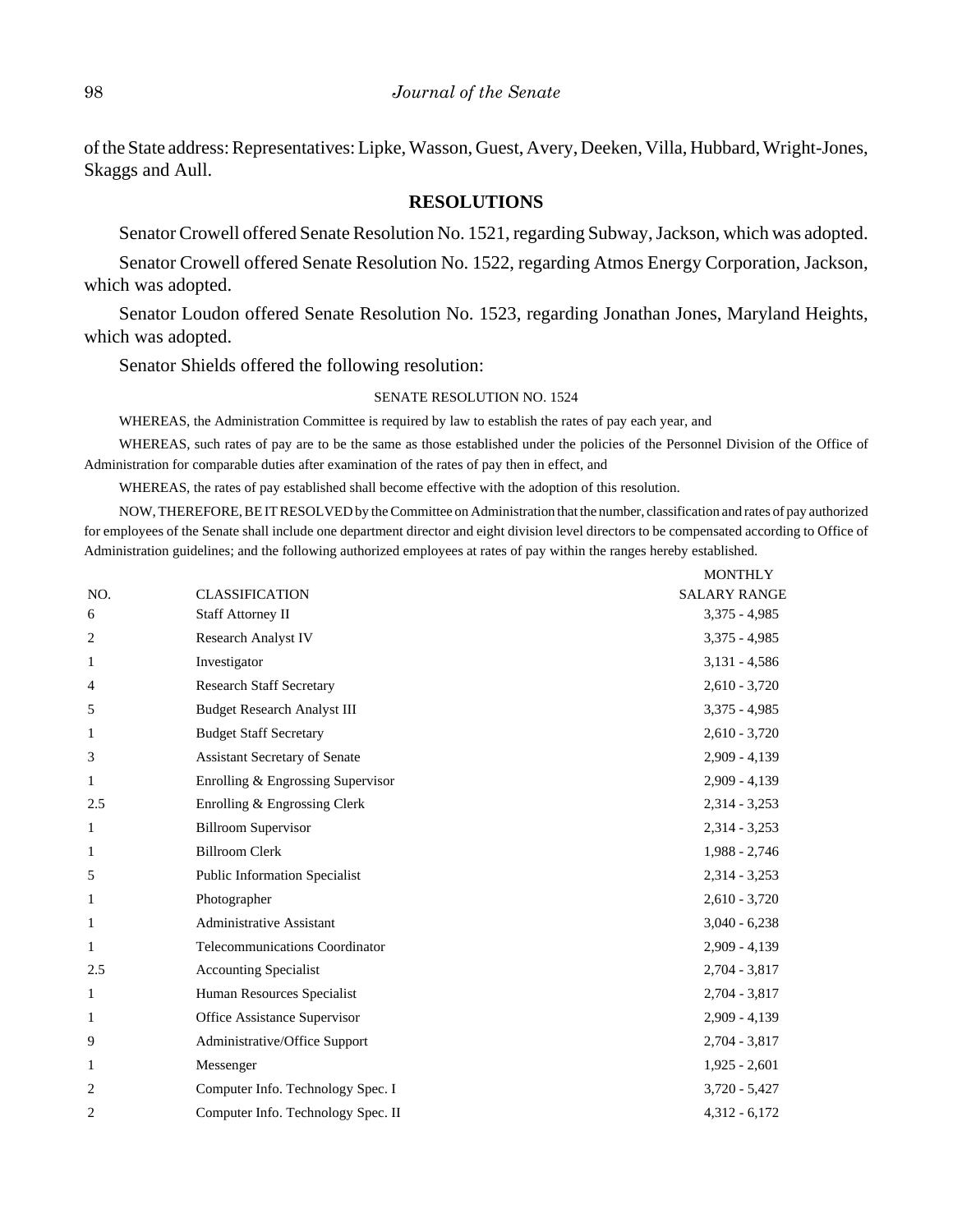|                |                                     | <b>MONTHLY</b>      |
|----------------|-------------------------------------|---------------------|
| NO.            | <b>CLASSIFICATION</b>               | <b>SALARY RANGE</b> |
| $\mathbf{1}$   | Computer Info. Technology Spec. III | $4,494 - 6,450$     |
| $\overline{4}$ | Computer Info. Technologist II      | $3,017 - 4,312$     |
| 1              | Network/Communications Specialist   | $3,720 - 5,427$     |
| 2              | Data Entry Operator III             | $2,167 - 3,017$     |
| 1              | Composing Equipment Operator III    | $2,167 - 3,017$     |
| 0.5            | Mailroom Supervisor                 | $2,314 - 3,253$     |
| $\mathbf{1}$   | Printing Services Technician II     | $1,988 - 2,746$     |
| 2              | Printing Services Technician III    | $2,167 - 3,017$     |
| 2              | Printing Services Technician IV     | $2,435 - 3,375$     |
| $\mathbf{1}$   | Maintenance Supervisor              | $2,435 - 3,375$     |
| $\mathbf{1}$   | Carpenter II                        | $2,435 - 3,375$     |
| $\mathbf{1}$   | Maintenance Worker                  | $1,988 - 2,746$     |
| 0.5            | Sergeant at Arms (Elected)          | $2,435 - 3,375$     |
| 0.5            | Doorkeeper (Elected)                | $1,779 - 2,388$     |
| 3.5            | <b>Assistant Doorkeeper</b>         | $1,629 - 2,119$     |
| 0.5            | Reading Clerk                       | $1,629 - 2,119$     |
| 0.5            | Chaplain                            | $882 - 1,167$       |
| 0.5            | Security Guard                      | $1,677 - 2,230$     |

BE IT FURTHER RESOLVED that the Senate Administration Committee is authorized to establish a formula setting forth the maximum amount which may be expended by each Senator and each caucus for the employment of Administrative and Clerical Assistants. Each Senator plus the President Pro Tem and the Minority Leader on behalf of their caucus will be notified of the funds available, and shall thereafter certify to the Senate Administrator the names and addresses of Administrative and Clerical Assistants. The compensation paid to the Senators' and caucus administrative and clerical assistants shall be within the limits of the categories set forth herein above.

BE IT FURTHER RESOLVED that the Senate Administrator, with the approval of the Senate Administration Committee, shall have the authority to cooperate and coordinate with the Chief Clerk of the House in the selection of employees, who shall be assigned to the garage, Joint Committee Staffs and the rotunda area, and who will be paid from the Joint House and Senate Contingent Fund, within the limits of the categories set out above.

BE IT FURTHER RESOLVED that the Committee on Administration has the authority to reduce, combine or consolidate positions and salaries where necessary to meet changed conditions or circumstances which arise, and may enter into contracts with consultants, provided such consultant's contract fee does not exceed the salary for the comparable position, and such consultant shall count as an employee of the Senate.

BE IT FURTHER RESOLVED that the Senate Administration Committee is authorized to adjust the foregoing pay ranges in July to reflect implementation of the state pay plan for FY 2009.

# **INTRODUCTIONS OF GUESTS**

Senator Bartle introduced to the Senate, Michele Cole and her husband, Ken, Blue Springs.

Senator Dempsey introduced to the Senate, Mary Lammert and Barb Herbst, St. Charles.

Senator Bray introduced to the Senate, the Physician of the Day, Dr. Scott Smout, M.D., University City.

Senator Justus introduced to the Senate, Sandra Aust, Kansas City.

 $\overline{\mathbf{M}}$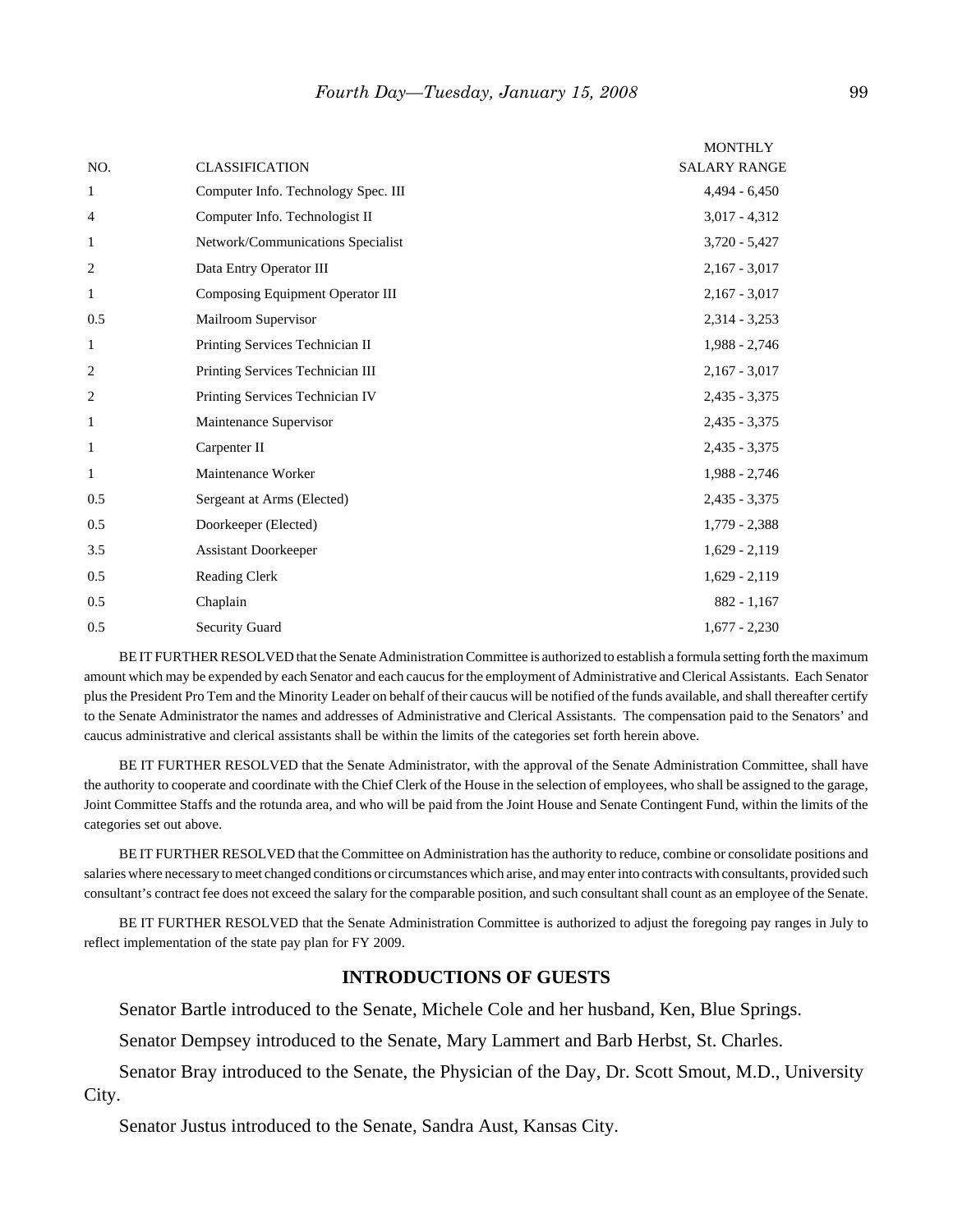On behalf of Senator Rupp and himself, Senator Loudon introduced to the Senate, Janet Watkins and her husband, Dave, O'Fallon.

Senator Nodler introduced to the Senate, Danny Craven, Neosho; and Timothy T. Reynolds and Charlotte McClure, Joplin.

Senator Stouffer introduced to the Senate, Mrs. Tatum Reed and fourth grade students from Atlanta C-3 School; and Ashlea Pennington and Alicia Strausbaugh were made honorary pages.

On motion of Senator Shields, the Senate adjourned under the rules.

# SENATE CALENDAR \_\_\_\_\_\_

# FIFTH DAY–WEDNESDAY, JANUARY 16, 2008 \_\_\_\_\_\_

# FORMAL CALENDAR

# SECOND READING OF SENATE BILLS

SB 897-Wilson SB 898-Clemens SB 899-Dempsey SB 900-Vogel SB 901-Loudon, et al SB 902-Loudon SB 903-Griesheimer SB 904-Griesheimer SB 905-Loudon SB 906-Vogel SB 907-Engler and Gibbons SB 908-Engler SB 909-Engler SB 910-Graham SB 911-Engler SB 912-Engler SB 913-Bray SB 914-Bray SB 915-Ridgeway SB 916-Goodman SB 917-Goodman, et al SB 918-Goodman

SB 919-Rupp SB 920-Rupp SB 921-Goodman SB 922-Goodman SB 923-Shoemyer SB 924-Koster SB 925-Days SB 926-Green SB 927-Green and Callahan SB 928-Green SB 929-Green and Callahan SB 930-Stouffer SB 931-Purgason SB 932-Loudon SB 933-Loudon SB 934-Dempsey SB 935-Griesheimer, et al SB 936-Griesheimer SB 937-Shoemyer SB 938-Shoemyer SB 939-Stouffer SB 940-McKenna